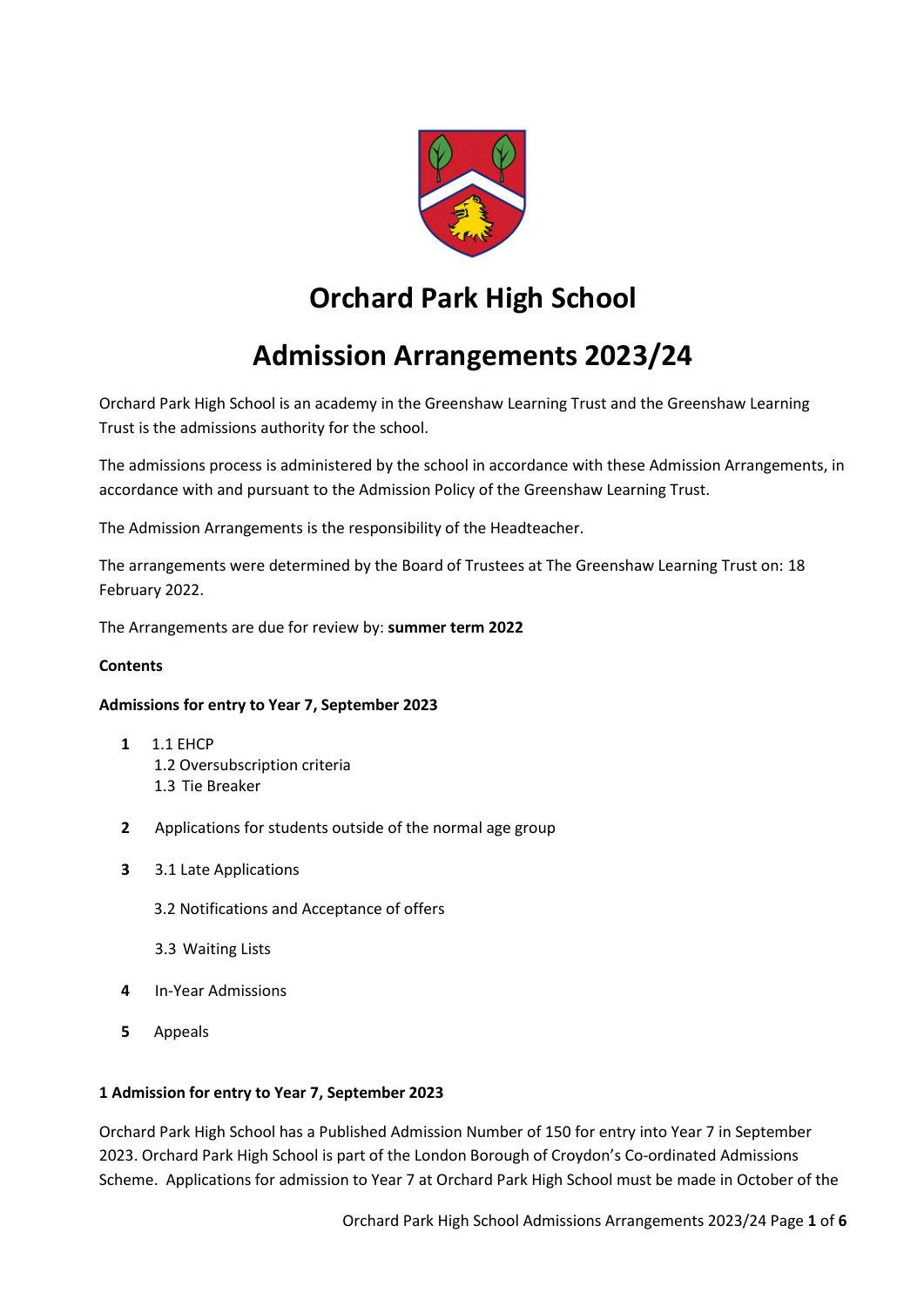year before admission for a place in Year 7, to the child's Home Local Authority on their Common Application Form, naming Orchard Park High School as a preference on the form.

The Common Application Form (CAF) must be submitted to the child's Home Local Authority no later than 31October.

Applications must be made by the Parent. Parent refers to the person with 'parental responsibility' for the child or the child's designated carer. Where the applicant is not the natural birth parent this should be indicated on the application form.

# **1.1 EHCP**

Students with an Education Health Care Plan that names the school will be allocated a place before other applicants are considered.

In this way, the number of places offered, as set out below will be reduced by the number of children with an EHCP that has named the school.

## **1.2 Oversubscription criteria**

If the school receives more applications than there are places available, the following criteria will be applied;

## **Priority 1: Looked After Children**

Priority for Looked After Children or children who were Previously Looked After.

A 'looked after child' or a child who was previously looked after but immediately after being looked after became subject to an adoption, child arrangements, or special guardianship order including those who appear to the admission authority to have been in state care outside of England and ceased to be in state care as a result of being adopted.

A looked after child is a child who is;

(a) in the care of a local authority, or

(b) being provided with accommodation by a local authority in the exercise of their social services functions (see the definition in Section 22(1) of the Children Act 1989).

# **Priority 2: Exceptional Medical/Social Need**

Priority for students who have an exceptional social and/or medical need.

Students who have either medical or social grounds for admission to this school. This evidence must set out the particular reason why the student should attend this school rather than any other, and show that this is the only suitable school to meet their stated needs, why no other local school could meet those needs and what the difficulties would be if the child had to attend any other local school.

Parents should complete the Trust's Social and Medical Form (in addition to the CAF), which can be found on the school's website [www.orchardparkhigh.co.uk](http://www.orchardparkhigh.co.uk/) The Social and Medical Form must be supported by relevant written evidence on letter headed paper from a Doctor, Social Worker or Attendance/Welfare Officer, and will be assessed by the Greenshaw Learning Trust's Admissions Committee against the criteria.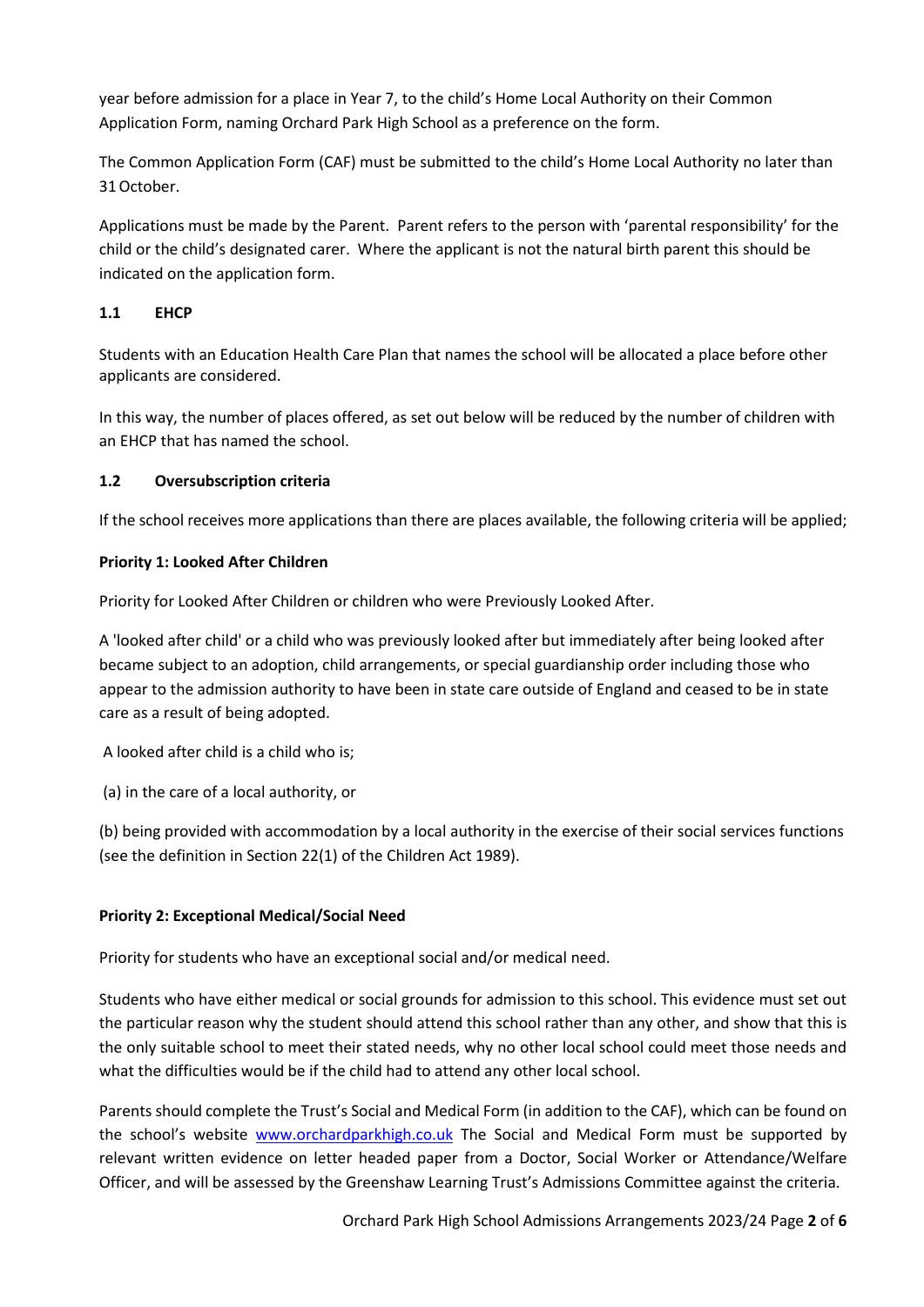**The Trust's Social and Medical Form must be submitted directly to the Greenshaw Learning Trust no later than 31October 2022 via email to [s.m@greenshawlearningtrust.co.uk](mailto:s.m@greenshawlearningtrust.co.uk) or posted to, Head of Admissions, Greenshaw Learning Trust, Grennell Road, Sutton, SM1 3DY.**

## **The CAF must be submitted directly to the child's Home Local Authority no later than 31 October 2022.**

Evidence submitted after the closing date will not be considered. Only in exceptional circumstances the Trust may apply discretion to consider evidence submitted after the closing date. It is therefore important that all relevant evidence is submitted at the time of application and should be submitted before the closing date to ensure full consideration.

Applications will be assessed against the evidence and determined by a Committee of the Board of Trustees established for this purpose, with the advice of the Headteacher and the Greenshaw Learning Trust Head of Admissions.

## **Priority 3: Children of members of staff**

Priority for children of members of staff of the school.

Where;

- The member of staff has been employed at Orchard Park High School for two or more consecutive years at the time at which the application for admission to the school is made; or
- The member of staff has been recruited to fill a vacant post for which there is a demonstrable skill shortage

#### **Priority 4: Siblings**

Priority for students who will have a sibling at the school at the time of admission.

Sibling refers to brother or sister, half brother or sister, adopted brother or sister, foster brother or sister, step brother or sister, or the child of the parent's partner, as well as children who are brought together as a family by a same-sex civil partnership. In every case, the child must be living in the same family unit at the same address, Monday to Friday, at the time of the application.

Where a parent applies for entry into the same year group for more than one child and it is not possible to offer a place to all of them, the names of the children who were unsuccessful will be added to the waiting list in accordance with the published admission criteria, in the same way as for other children.

#### **Priority 5: Distance**

Any remaining places will be offered based on proximity of the child's home address to the school. Distances will be measured in a straight line using the computerised system as specified by Croydon Council.

The address on the application must be the child's permanent place of residence. The address will normally be the parents' address. It should not be a business or carer's/childminder's address. It should also not be a relative's address unless the child lives at that address as their normal place of residence. Parents must not use a temporarily rented address to secure a school place for their child if they still possess or rent a property previously used as a home address. Nor will a temporary address be accepted if we believe that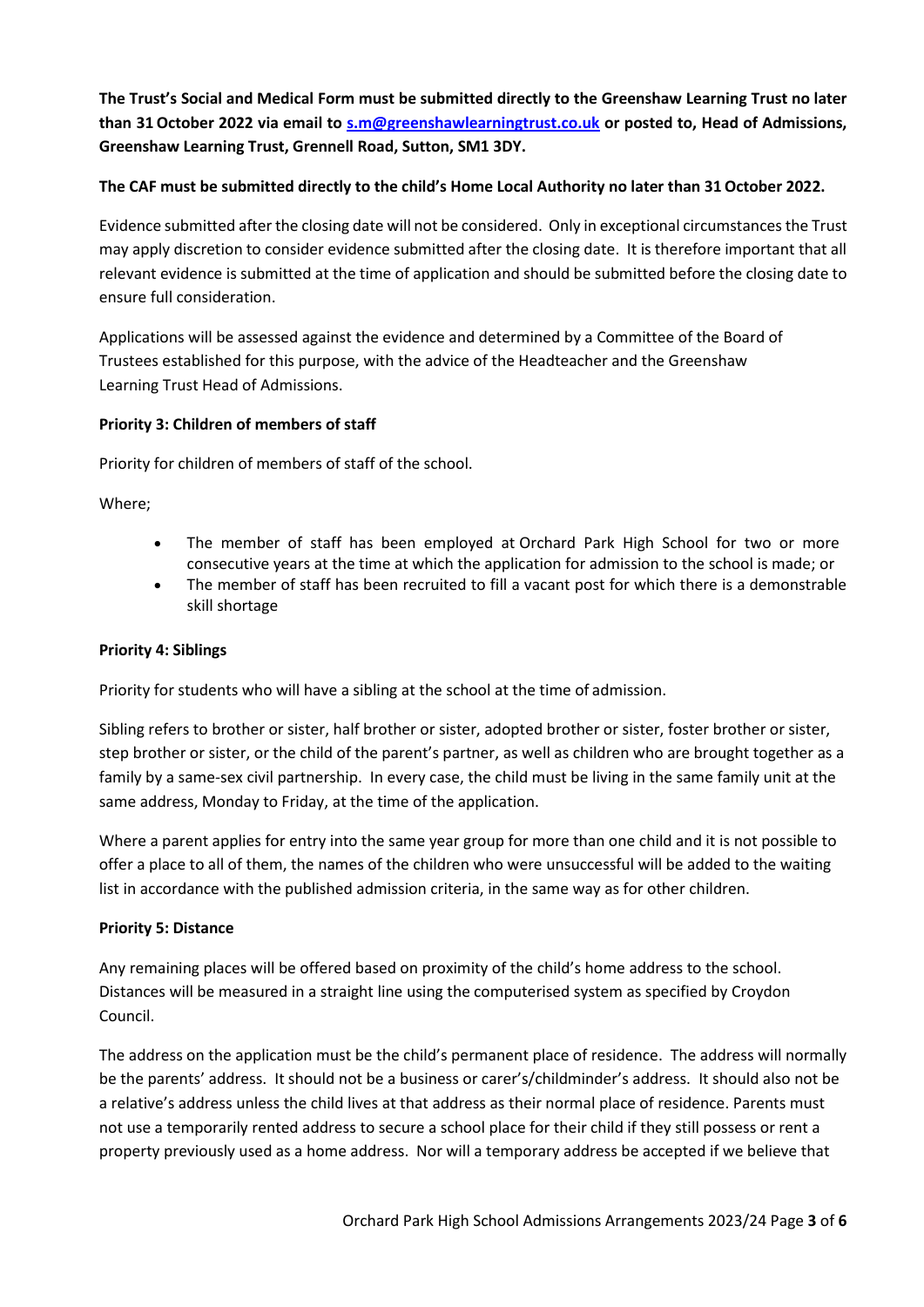the temporary address is being used solely for the purpose of obtaining a school place when an alternative address is still available to that child.

Where a child lives with parents with shared parental responsibility, each for part of a week, the address where the child lives is determined using a joint declaration from the parents stating the pattern of residence. If a child's residence is split equally between both parents, then parents will be asked to determine which residential address should be used for the purpose of admission to school.

If no joint declaration is received by the closing date for applications, then if the residence is not split equally between both parents the home address will be determined to be the address where the child spends the majority of the school week; if residence is split equally between both parents the home address will be determined to be the address where the child is registered with the doctor. However, all evidence will be taken in to account.

All school admission applications for school places are subject to address checks to ensure school places are allocated fairly and in accordance with published admission arrangements. These checks will be conducted by the home Local Authority. Where a fraudulent address or an address of convenience are found to have been used, the application and any subsequent offer may be withdrawn.

Applicants living outside of England may only submit an application if they have a linked address within the Local Authority area, and documentary evidence must be supplied to show they will return to the address prior to the September of the year of entry; this address must not be an address of convenience.

For families of service personnel with a confirmed posting to the area, or crown servants returning from overseas to live in the area, who do not currently live in the area, a Unit postal address or quartering area address will be used as the home address, provided that the application is accompanied by an official letter that declares a relocation date and the address.

# *Applications are ranked in accordance to the home to school distance within each priority. The distance measurement used is defined within Priority 5 for distance.*

# **1.3 Tie Break**

Where two or more applicants share priority for a place, e.g. where two children live equidistant from the school and there is only one place remaining, the child to be offered a place will be selected by the drawing of lots. Lots will be drawn by a senior officer of the Greenshaw Learning Trust Shared Service who is independent of the school's admissions process.

#### **2 Applications for students outside of the normal age group**

Students are normally educated in school with others of their age group. However, parents may request that their child is exceptionally admitted to an age group outside of the child's actual age.

The Headteacher will decide whether or not the child's circumstances make this appropriate, taking in to account the child's individual needs and abilities and considering which year group these needs can best be met. Such requests will only be agreed in exceptional circumstances.

Decisions will be made on the basis of the circumstances of each case and in the best interests of the child concerned. This will include taking account of the parent's views; information about the child's academic, social and emotional development; where relevant, their medical history and the views of a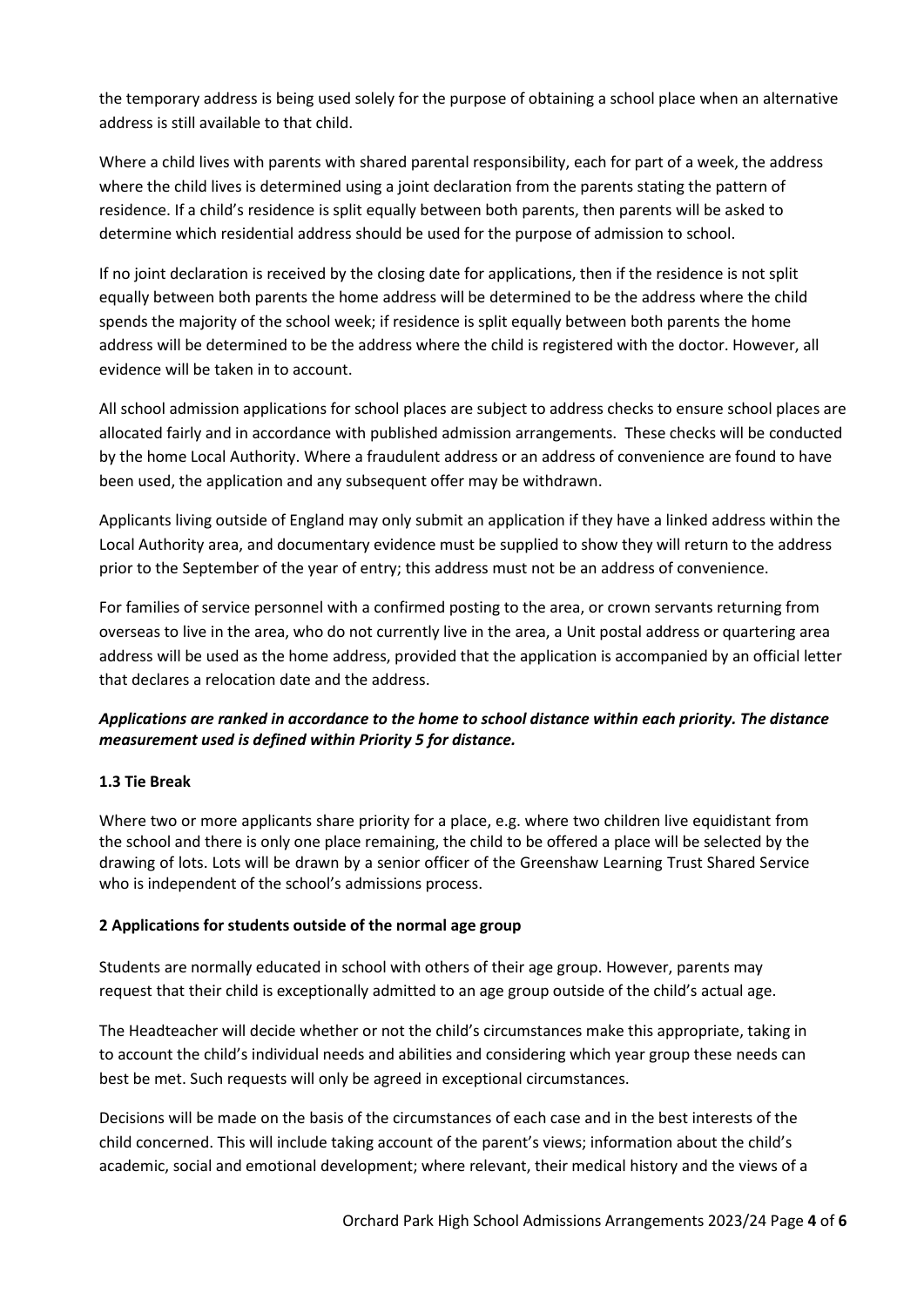medical professional; whether they have previously been educated out of their normal age group; and whether they may naturally have fallen into a lower age group if it were not for being born prematurely.

All requests should include recent professional evidence of the child's circumstances which make education outside the age group necessary. Evidence must be of the individual child's need, rather than general factors which relate to a wider group of children born at a similar time.

Parents requesting admission to an age group below the child's actual age should submit an application for the child's actual age group before the relevant closing date in the normal way. The request for later admission should accompany the submission of the Common Application Form to the home Local Authority. This enables the application to be processed and a school place secured in the child's actual age group if the request for admission to an age group below the child's actual age is refused.

The decision will be made by a Committee of the Board of Trustees established for this purpose, with the advice of the Headteacher and the Greenshaw Learning Trust Head of Admissions.

## **3.1 Late Applications**

Application forms received after the closing date will be considered after those that are received on time, unless exceptional circumstances apply. These must comply with the Local Authority's ruling on late applications. If you are unsure whether your circumstances would be regarded as a 'good reason', you must contact your home LA for further advice.

#### **3.2 Notification and Acceptance of Offers**

Notification of offers for admission to Year 7 will be sent to parents by their Home Local Authority. Offers are made by the home Local Authority on or about 1 March*.* Written acceptance of the offer of a place must be sent to the Local Authority to be received by the closing date as stated in the offer letter.

## *An offer found to have been gained fraudulently may be withdrawn. This may also be the case after the child has started at the school.*

#### **3.3 Waiting lists**

If the school is oversubscribed a waiting list will be held for Year 7 until 31 December.

Parents wishing to remain on the waiting list after 31 December should write to the school by 31 December stating their wish and providing their child's name, date of birth and the name of their current school.

The waiting list will be prioritised according to the school's oversubscription criteria and without regard to the date the application was received or when a child's name was added to the waiting list.

#### **4 In-year Admissions**

Orchard Park High School is part of Croydon Council's Co-ordinated Admissions Scheme for In-Year Admissions. To apply for a place at Orchard Park High School, outside of the normal round for admissions, parents should complete the In-Year application form provided by Croydon Council.